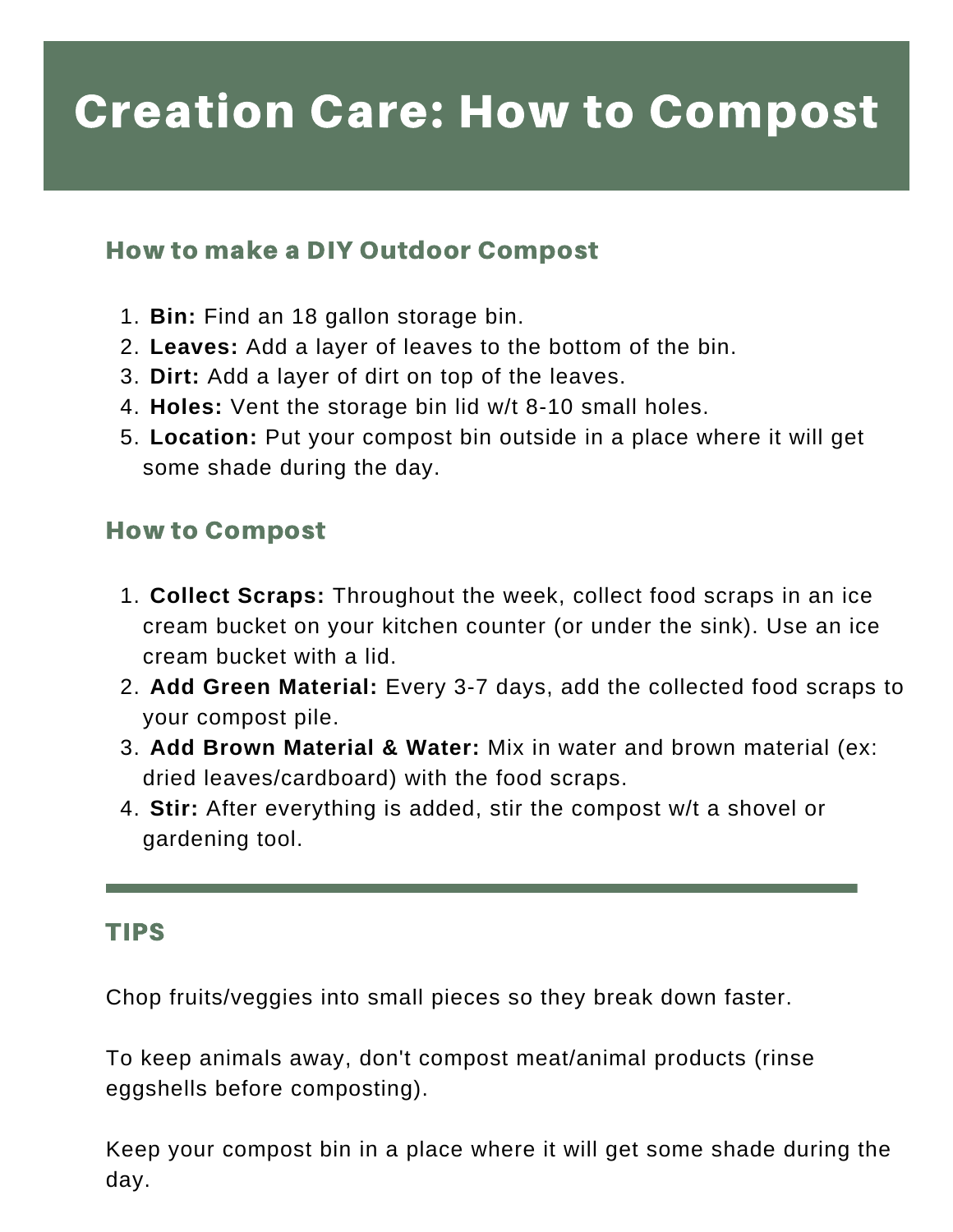## What can you compost?

## GREENS (FOOD)

- fruit/veggie peels
- melon/citrus rinds
- produce (fruits & veggies)
- coffee grounds
- stale bread/pasta/cereal
- eggshells (rinsed egg yolks/whites may attract animals)
- grass clippings
- + much more!

## BROWNS

- cardboard / greasy pizza boxes
- leaves
- twigs
- coffee filters
- shredded paper/ newspaper / brown paper bags
- used paper towels
- + much more!

## TIPS

If it came from the ground (ex: plants, fruits/veggies, paper products), it's probably compostable.

Not sure if something is compostable? Ask Google!

If it's a paper product (from trees), it's probably compostable. Be careful of colored inks/dyes.

Greasy pizza boxes cannot be recycled, but they can be composted! Cut the pizza box into smaller pieces before composting.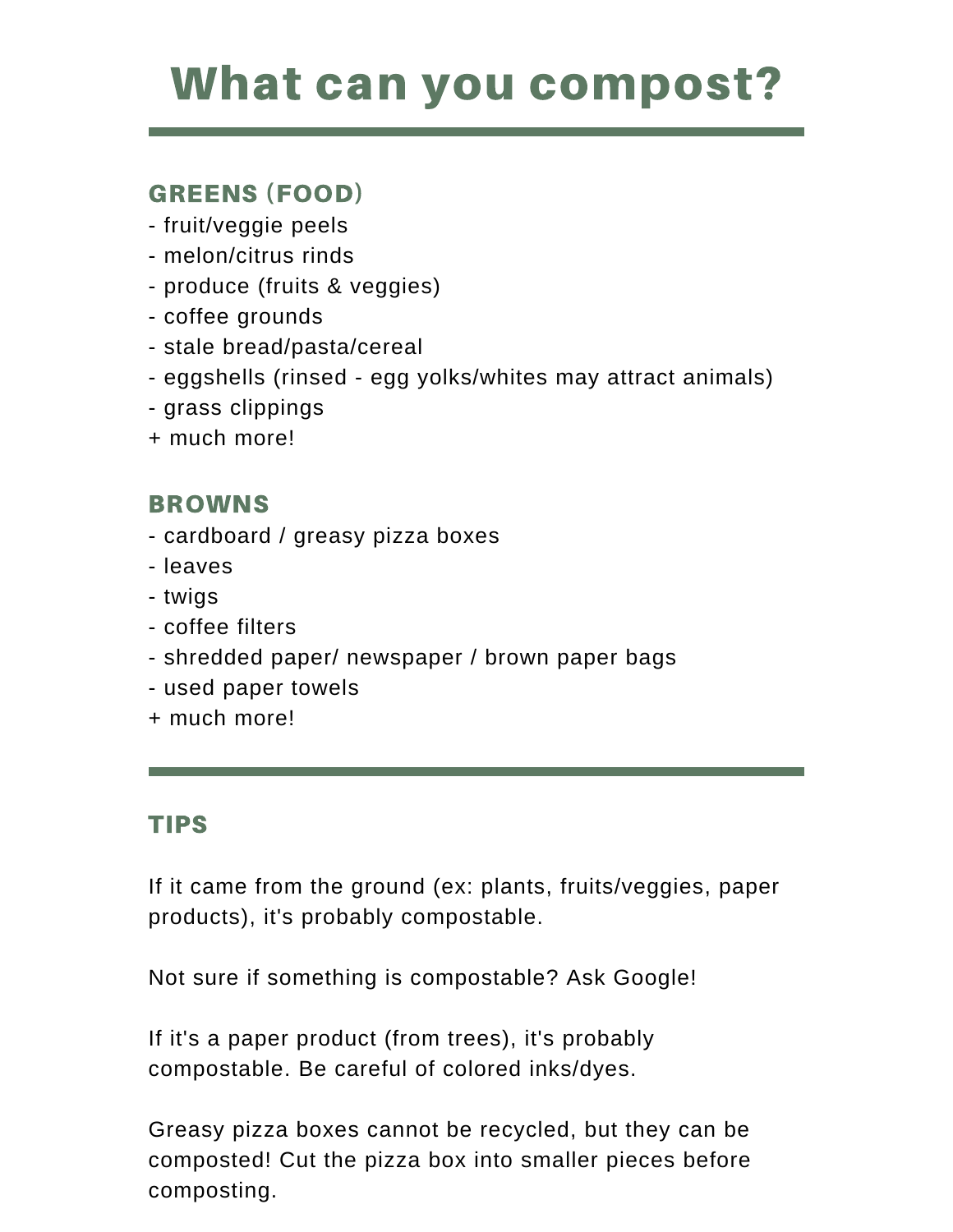# What is composting?

A **compost** is a pile of decayed organic matter.Almost anything that comes from the ground is considered **organic matter**. (ex: twigs, fruit/veggie scraps, grains)

Composting returns **nutrients** to the soil.

Instead of throwing waste in the trash (where it will end up in a landfill), you throw it in a **compost pile**.

In the compost pile, this organic matter is able to **break down properly** (unlike it does in a landfill trapped under plastics/trash).

# Why is composting important?

When food waste/scraps are sent to the landfill, they produce **methane**, a harmful greenhouse gas. Methane is produced because food scraps are hidden under our trash (plastic, etc.) and unable to get the oxygen they need to properly decompose.

About 25% of the manmade climate change we're experiencing is caused by methane emissions.

Composting allows food scraps to properly decompose (meaning no methane is produced!)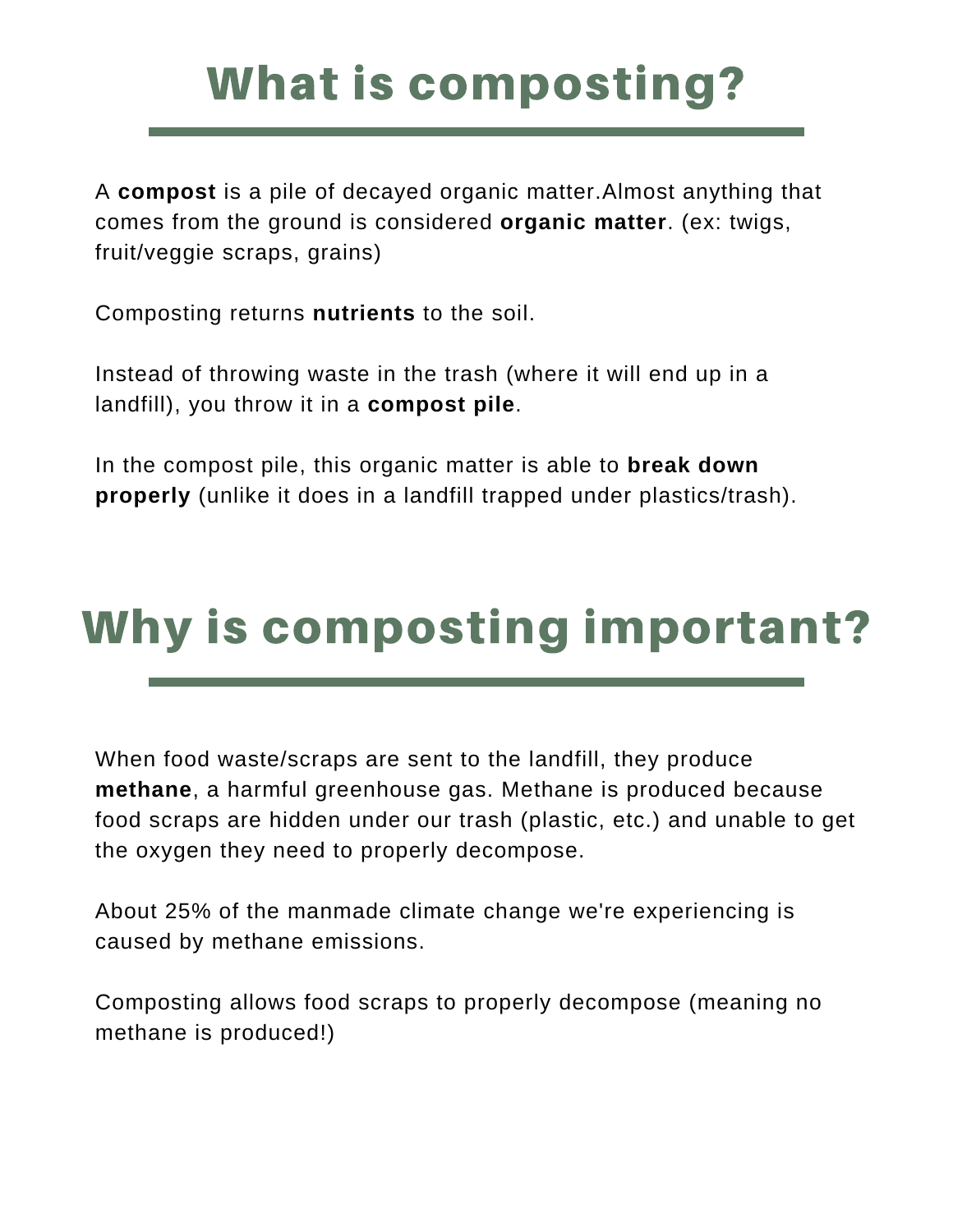# Benefits of Composting

### It's **FREE!**

Compost is a great **fertilizer** for plants, trees, and gardens. (Compost enriches the soil.)

Composting limits the waste you send to a landfill, reducing your contribution to harmful **methane emissions**!

Composting requires very **low maintenance**.

# Winter Composting

Winter composts need more **brown material** (leaves, cardboard, etc.) to stay active.

Use **leaves** to insulate the compost.

It's okay if your compost freezes. (It's just like a freezer - the food scraps will be preserved and won't smell.) Stir on warmer days if the compost has thawed out.

**Water sparingly** (when it won't freeze immediately.)

You can move the compost to your **garage**.